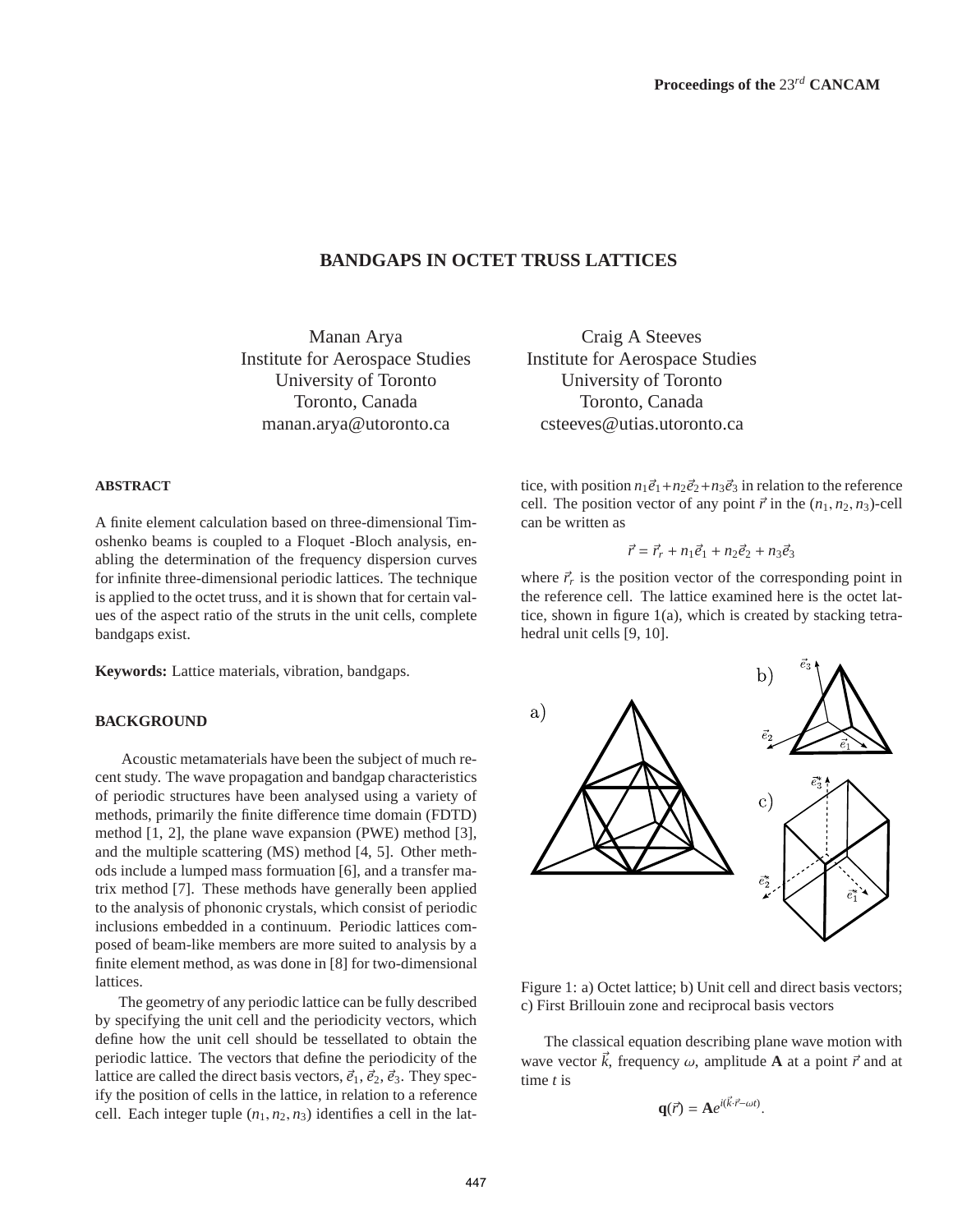In a lattice, the frequency of wave propagation  $\omega$  is periodic with respect to the wave vector  $\vec{k}$  [11]. The frequency of wave propagation  $\omega$  will be the same for two wave vectors  $\vec{k}$  and  $\vec{k}'$ related by:

$$
\vec{k}' = \vec{k} + m_1 \vec{e}_1^* + m_2 \vec{e}_2^* + m_3 \vec{e}_3^*
$$
 where  $m_1, m_2, m_3 \in \mathbb{Z}$ .

The reciprocal vectors  $\vec{e}_1^*$  $\vec{e}_1^*$ ,  $\vec{e}_2^*$  $\vec{e}_2^*, \vec{e}_3^*$  $\frac{3}{3}$  are the basis vectors that define the periodicity of the frequency and the reciprocal lattice. The basic unit cell of that lattice is known as the first Brillouin zone [11]. For any wave vector in the real lattice, a corresponding wave vector can be found in the first Brillouin zone with the same frequencies of propagation. The full frequency response of the lattice is characterised by its frequency response to wave vectors in the first Brillouin zone. Note that due to the periodicity of the frequency, *any* basic unit cell with the reciprocal vectors as the basis can be used as the first Brillouin zone. The simplest choice of the first Brillouin zone is the parallelpiped whose sides are the reciprocal basis vectors.

# **APPROACH**

#### *A. Finite Element Model*

To obtain the equation of motion for the reference cell of a lattice, the reference cell is discretised into a network of Timoshenko elements [12]. For each Timoshenko element, the kinetic and potential energies are expressed in terms of the displacements at the nodes of the element. The total kinetic and potential energies in the reference cell can then be expressed as the sum of the element energies, and put in terms of the displacements of the nodes. These nodal displacements form generalised co-ordinates, and allow for the Euler-Lagrange equation to be used to derive the equation of motion for the reference cell.

A three-dimensional Timoshenko element has six degrees of freedom per node – three in translation  $(u, v, w)$  and three in rotation ( $\phi$ ,  $\psi$ ,  $\theta$ ). The element has displacement field:

$$
\mathbf{u} = \begin{bmatrix} u - y\theta + z\psi \\ v - z\phi \\ w + y\phi \end{bmatrix}
$$

1  $\overline{\phantom{a}}$ 

where *y*,*z* are the undeformed distances of the point of interest from the beam centreline, and *u*, *v*, *w* are the translations at this point.

The kinetic energy of element *l* is:

$$
T_l = \frac{1}{2} \int_0^L A \rho \left( \dot{u}^2 + \dot{v}^2 + \dot{w}^2 \right) + I_z \rho \dot{\theta}^2
$$

$$
+ I_y \rho \dot{\phi}^2 + (I_z + I_y) \rho \dot{\phi}^2 dx,
$$

which is written as:

$$
T_l = \frac{1}{2} \dot{\mathbf{q}}_l^T \mathbf{m}_l \dot{\mathbf{q}}_l.
$$

Similarly, the total strain potential energy *U<sup>l</sup>* for the element *l* is:

$$
U_{l} = \sum_{ij} \frac{1}{2} q_{i} q_{j} \int_{0}^{L} \left[ E \left( A a'_{i} a'_{j} + I_{y} e'_{i} e'_{j} + I_{z} f'_{i} f'_{j} \right) \right. \\ \left. + (I_{z} + I_{y}) \kappa G d'_{i} d'_{j} \right. \\ \left. + \kappa G A \left( (b'_{i} - f_{i}) (b'_{j} - f_{j}) + (c'_{i} + e_{i}) (c'_{j} + e_{j}) \right) \right] dx
$$

In matrix form

$$
U_l = \frac{1}{2} \mathbf{q}_l^T \mathbf{k}_l \mathbf{q}_l
$$

The kinetic and potential energies of all the elements are summed to give to the total energy of the reference cell by transforming the nodal displacements of each element to a global co-ordinate system, equating the nodal displacements of connected elements, and assembling all the nodal displacements into a single vector **q**. The mass and stiffness matrices of each of the elements can be added to give global mass and stiffness matrices **M** and **K**.

#### *B. Floquet - Bloch Principles*

Bloch's theorem provides boundary conditions that enforce a plane wave solution in an infinite lattice, which is a special case of the wave equation in a periodic medium. The classical equation describing plane wave motion with wave vector  $\vec{k}$ , frequency  $\omega$ , amplitude **A** at a point  $\vec{r}$  and at time *t* is

$$
\mathbf{q}(\vec{r}) = \mathbf{A}e^{i(\vec{k}\cdot\vec{r}-\omega t)}
$$

The displacement at a point  $\vec{r}$  in the three-dimensional lattice which corresponds to a point in the reference cell  $\vec{r}_j$  is:

$$
\mathbf{q}(\vec{r}) = \mathbf{q}(\vec{r}_j) e^{i\vec{k}\cdot(\vec{r}-\vec{r}_j)}
$$

For a three-dimensional periodic structure with basis vectors  $\vec{e}_1$ ,  $\vec{e}_2$ , and  $\vec{e}_3$ ,  $\vec{r}$  and  $\vec{r}_j$  are related in the following manner:

$$
\mathbf{q}(\vec{r}) = \mathbf{q}(\vec{r}_j) e^{n_1 k_1 + n_2 k_2 + n_3 k_3}
$$

This result is known as Bloch's theorem [8].  $k_1$ ,  $k_2$ , and  $k_3$ are phase constants, determined by the wave vector and the basis vectors of the lattice. A transformation matrix **T**, which is dependent on the wave vector  $\vec{k}$ , relates the complete set of generalised co-ordinates **q** to the reduced set **q**˜:

$$
\mathbf{q} = \mathbf{T}\tilde{\mathbf{q}},
$$

Using the above result,

$$
\tilde{\mathbf{M}}\ddot{\mathbf{q}} + \tilde{\mathbf{K}}\tilde{\mathbf{q}} = \mathbf{T}^H \mathbf{f},\tag{1}
$$

where  $()^H$  denotes the the conjugate transpose, and  $\tilde{\mathbf{K}} = \mathbf{T}^H \mathbf{K} \mathbf{T}$ and  $\tilde{\mathbf{M}} = \mathbf{T}^H \mathbf{M} \mathbf{T}$ . This equation is homogeneous because  $\mathbf{T}^H \mathbf{f}$ can be shown to be zero. Thus:

$$
\tilde{\mathbf{K}}\mathbf{A} = \omega^2 \tilde{\mathbf{M}} \mathbf{A}
$$
 (2)

Since  $\tilde{\mathbf{K}}$  and  $\tilde{\mathbf{M}}$  are Hermitian, (2) forms a generalised Hermitian eigenvalue problem which can be be solved for the eigenvalue  $\omega^2$  and the eigenvector **A** for a particular wave vector (which determines **T** and hence  $\tilde{M}$  and  $\tilde{K}$ ).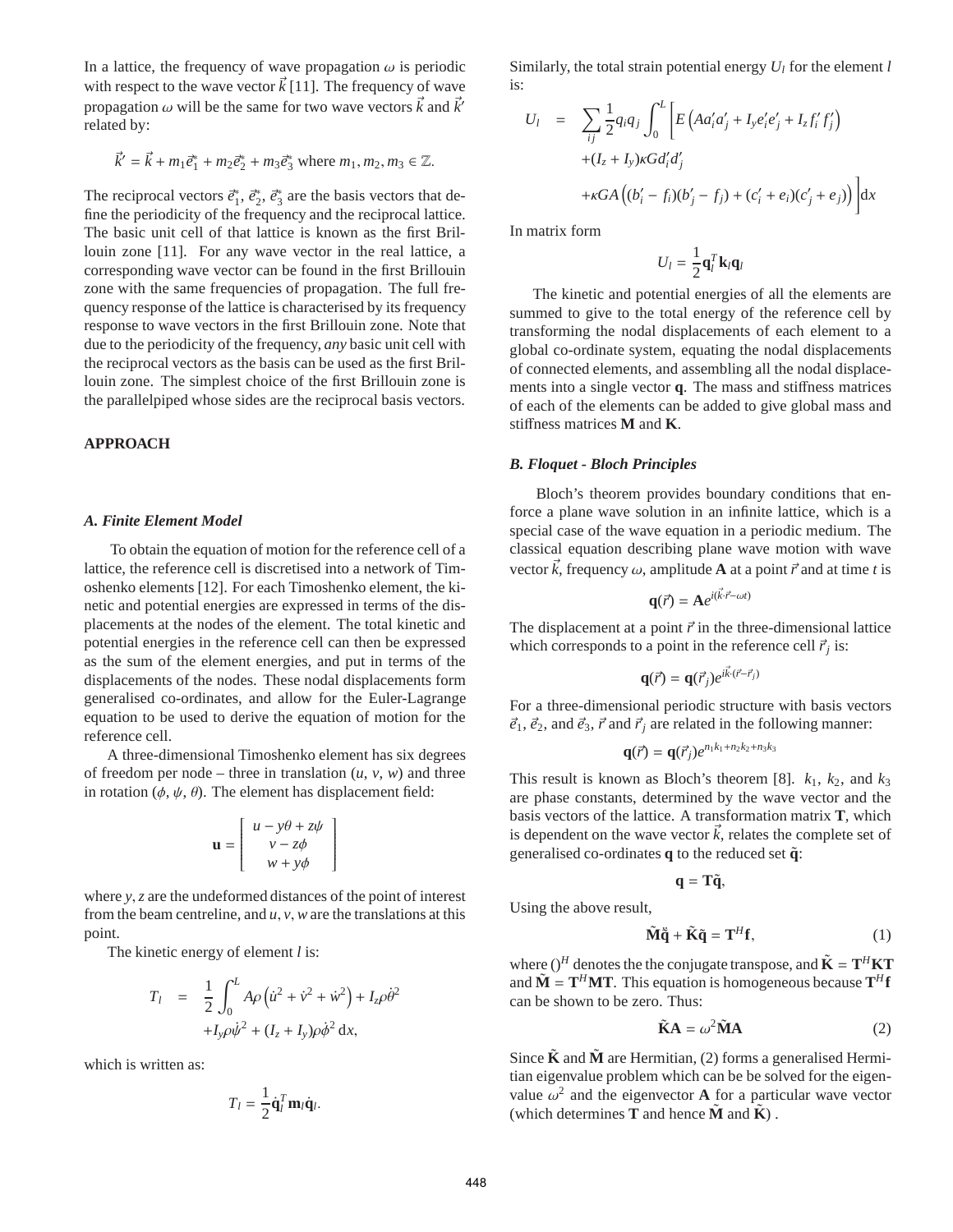#### **RESULTS**

Using this method, dispersion curves for the octet truss were generated. Since the frequency of wave propagation in a periodic structure is periodic with respect to the wave vector [11], only the basic unit of this periodicity needs to be examined to calculate the complete frequency response of the octet truss. The wave vectors used in the eigenvalue problem (2) are restricted to the first Brillouin zone [11], which forms the basic unit of periodicity of the frequency in the space of wave vectors. This study examines wave vectors from the entire first Brillouin zone. The methods employed are applicable to lattice geometries for which band extrema do not occur on the edges of the irreducible Brillouin zone, and to lattice geometries with non-symmetric reference cells.

Since the first Brillouin zone for the octet lattice is a threedimensional region, visualising the possible frequencies for each wave vector in this region would require a four-dimensional graph. Instead, the results are shown in dispersion curves that plot the frequency of wave propagation against a single component of the wave vector, for all wave vectors in the first Brillouin zone. This is equivalent to projecting the fourdimensional frequency surface onto a single plane in the space spanned by  $k_1$ ,  $k_2$ ,  $k_3$ , and  $\omega$ . Any frequency bandgaps in such dispersion plots are immediately apparent, and are marked by white space.

Figure 2 and figure 3 plot the dispersion characteristics for radius-to-length ratios of 10 and 50, respectively. The material properties used were Young's modulus  $E = 200$  GPa, density  $\rho = 1$  Mg m<sup>-3</sup>, and Poisson's ratio  $v = 0.3$ . To generate these figures, the three-dimensional Brillouin zone was discretised into a network of points. The eigenproblem (2) was solved for each value of  $\vec{k}$ , and the resulting eigenvalues  $\omega$  were plotted against a component of  $\vec{k}$ . Each point in the figures represents a frequency of wave propagation for a given wave vector. The vertical lines in the plots are artifacts of the discretisation scheme used to extract wave vectors from the Brillouin zone.



Figure 2: Dispersion curves for an octet lattice with a radiusto-length ratio of 10.



Figure 3: Dispersion curves for an octet lattice with a radiusto-length ratio of 50.

As is evident from the figures, the band structure of the octet lattice depends heavily on the radius-to-length ratio. Varying the elasticity and density of the lattice material has no effect on the band structure; instead this variation scales all frequencies by a constant factor. As can be seen from Figure 2, the octet lattice exhibits a thin but complete bandgap centred at 780 rad/s for a radius-to-length ratio of 10. The lattice does not have any complete frequency bandgaps for a radiusto-length ratio of 50. However, several partial bandgaps can be seen in Figure 3.

# **CONCLUDING COMMENTS**

The octet truss has the important characteristic that, for certain values of the aspect ratio of the struts in the unit cell, complete wave propagation bandgaps exist. Moreover, by selecting the appropriate constituent materials, the location of the bandgap can be adjusted. Hence the octet truss is a candidate three-dimensional lattice material for applications which require frequency or vibration isolation.

# **REFERENCES**

- [1] P-F Hsieh, T-T Wu, and J-H Sun. Three-dimensional phononic band gap calculations using the FDTD method and a PC cluster system. *IEEE Transactions on Ultrasonics, Ferroelectrics, and Frequency Control*, 53(1): 148–158, January 2006. ISSN 0885-3010.
- [2] Y Tanaka, Y Tomoyasu, and S-I Tamura. Band structure of acoustic waves in phononic lattices: Two-dimensional composites with large acoustic mismatch. *Physical Review B*, 62(11):7387–7392, September 2000. ISSN 0163-1829. doi: 10.1103/PhysRevB.62.7387.
- [3] M S Kushwaha, P Halevi, L Dobrzynski, and B Djafari-Rouhani. Acoustic band structure of periodic elas-